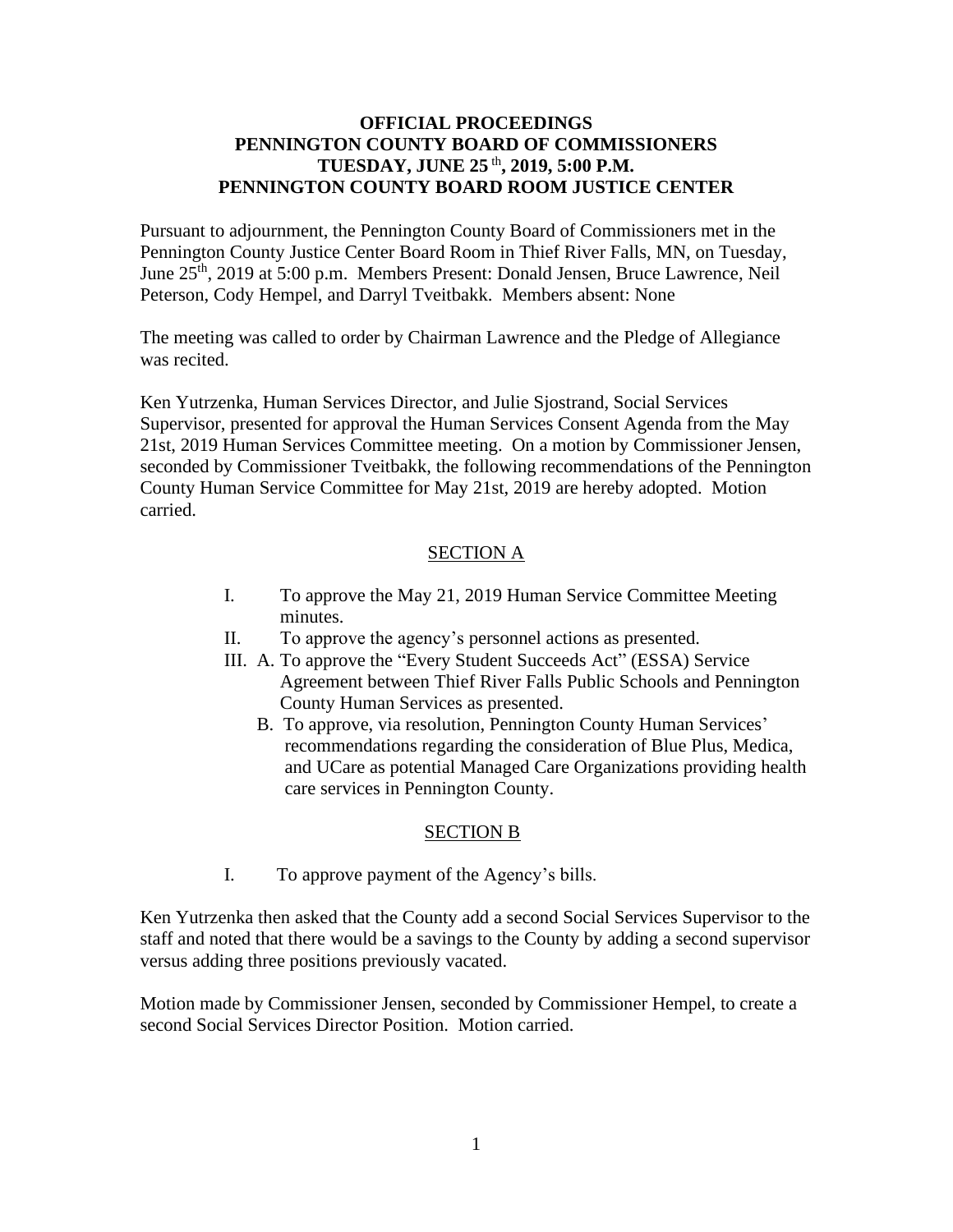County Attorney Seamus Duffy stated, per Kristi, that there is no need to start over with applications because the position is a mirror to the position previously posted, and close in time, so the position may be filled from the candidates already interviewed.

Commissioner Tveitbakk made a motion, seconded by Commissioner Jensen, to fill both supervisor positions from those interviewed earlier today, pending background checks. Motion unanimously carried.

Commissioner Jensen moved, seconded by Commissioner Tveitbakk, to promote Jason Thompson to the Lead Eligibility Worker position at Social Services. Motion unanimously carried.

Commissioner Jensen motioned, seconded by Commissioner Peterson, to thank Ken Yutrzenka for all his years of service to Pennington County. Motion unanimously carried.

County Engineer, Mike Flaagan, asked to set a joint ditch meeting with Marshall County for work to be done on JD#18 on July  $10^{th}$ , 2019 at 8:00 a.m. at the Pennington County Government Center Meeting Room A.

County Engineer, Mike Flaagan, requests to set a bid opening for bridge and bridge approaches for August  $27<sup>th</sup>$ , 2019 at 10:00 a.m. at the Pennington County Government Center Meeting Room A.

Commissioner Peterson motioned, seconded by Commissioner Hempel, to authorize the County Auditor and County Engineer to advertise for bids for the construction of CSAH#8 bridge and approach work to be opened at  $10:00$  a.m., August  $27<sup>th</sup>$ ,  $2019$  at the Pennington County Government Center Room A. Motion carried.

Pennington County Sheriff Ray Kuznia stated that a PREA Audit is due and could be done by Darnell Carlson, Negen's Investigative Service, at \$75.00 per hour. The contract will not exceed \$3,800.

Commissioner Hempel moved, seconded by Commissioner Tveitbakk, to enter into a contract with Negen's Investigative Service to conduct a PREA audit at \$75.00 per hour, not to exceed \$3,800. Motion carried.

Sheriff Kuznia discussed an app that Dispatch can send out to callers to the LEC to record video and then the Sheriff's Department will own the video. Payment will come out of the 911 grant. The first year is free and the second year is \$500 per month.

Commissioner Hempel motioned, seconded by Commissioner Tveitbakk, upon County Attorney Seamus Duffy's approval of the contract, to agree to purchase the app for Dispatch. Motion carried.

Sheriff Kuznia requested to hire a part-time corrections officer position by using the interview list from last week.